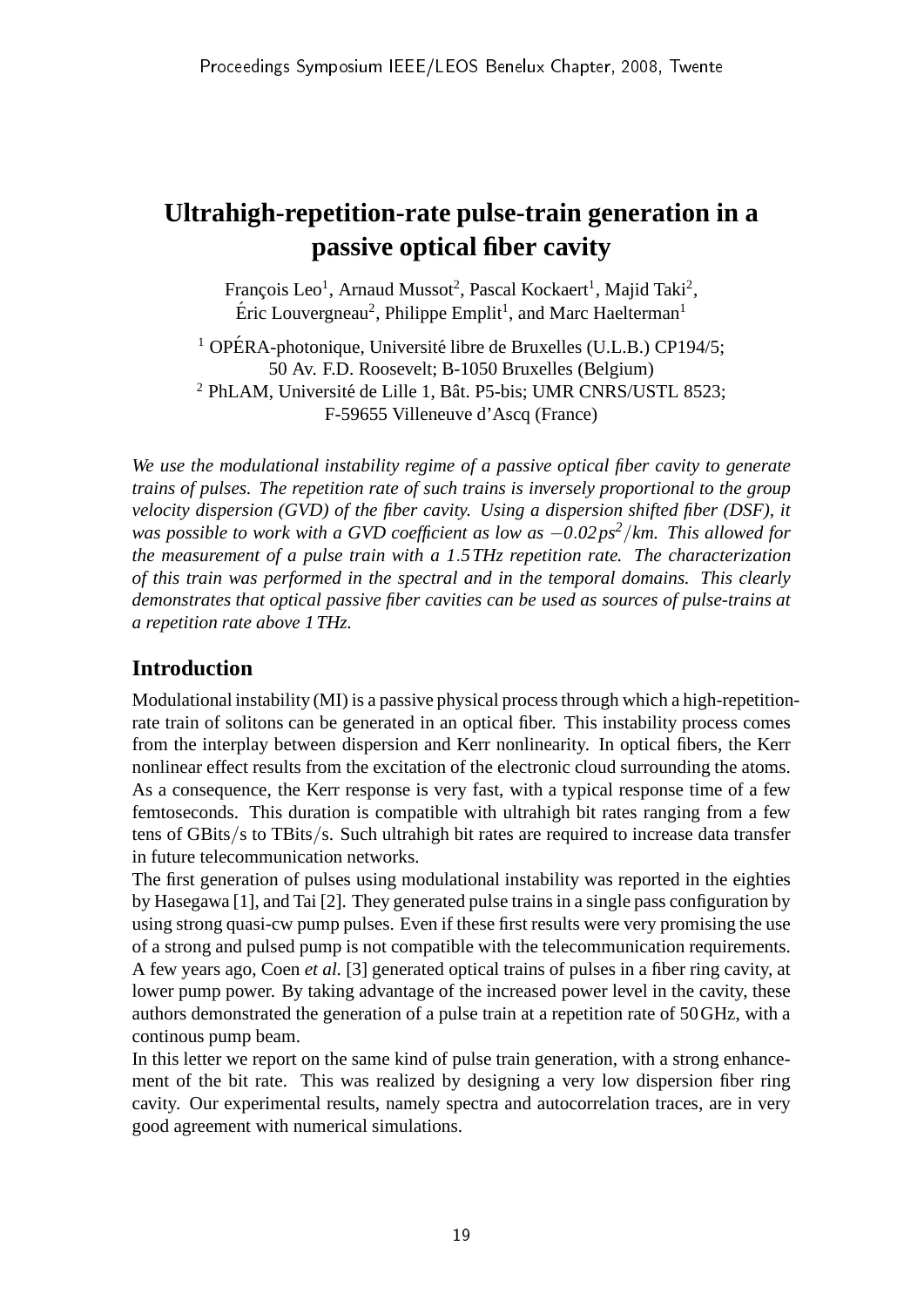

Figure 1: Experimental setup. DSF length 100m, SMF28 length 0.8m (inside coupler and isolator). The zero dispersion wavelength of the DSF was measured at 1550.6nm.

## **Experimental setup**

We used the experimental setup described in Fig. 1. The pump is an extremely stable cw laser (1 kHz linewidth). The pump field is launched inside the cavity via a 90/10-coupler. The cavity is made of 80cm of SMF28 and 100m of dispersion shifted fiber (DSF). The overall group velocity dispersion inside the cavity was estimated to  $-0.02 \text{ ps}^2/\text{km}$  at the pump wavelength (1549.8nm). The average dispersion in the cavity could be slightly adjusted either by controlling the temperature of the pump (small spectral tuning over 1 nm) or by tailoring the length of the SMF28. Because we were working close to the zero dispersion wavelength, even a small modification of the SMF28 length, in the range of 10cm, was inducing a significant change in the average cavity dispersion. As a result, it was possible to finely control the repetition rate of the output train by tuning these parameters.

We stabilized the cavity length by using a piezoelectric stretcher inside the cavity, driven via a servo control system. The feedback loop was designed to increase as much as possible the growth of a side lobe induced by the modulational instability. The frequency detuning between the pump beam and the control side lobe was selected around the natural repetition-rate of the system, i.e., the frequency appearing in a free running configuration (without feedback loop). This setup allowed for a very accurate stabilization of the cavity over a few seconds, which was enough to perform the measurements.

#### **Results**

The results are depicted on Fig. 2. The red continuous curve on Fig. 2(a) corresponds to the experimental output spectrum with a pump power of 73mW. This value is just above the threshold of the cavity. The blue dashed curve on the same figure corresponds to the numerics. Both experimentally and in the numerical simulations, we observed the generation of side lobes on each side of the pump with a frequency detuning of 1.8THz and the rise up of an harmonic on the Stokes side of the pump.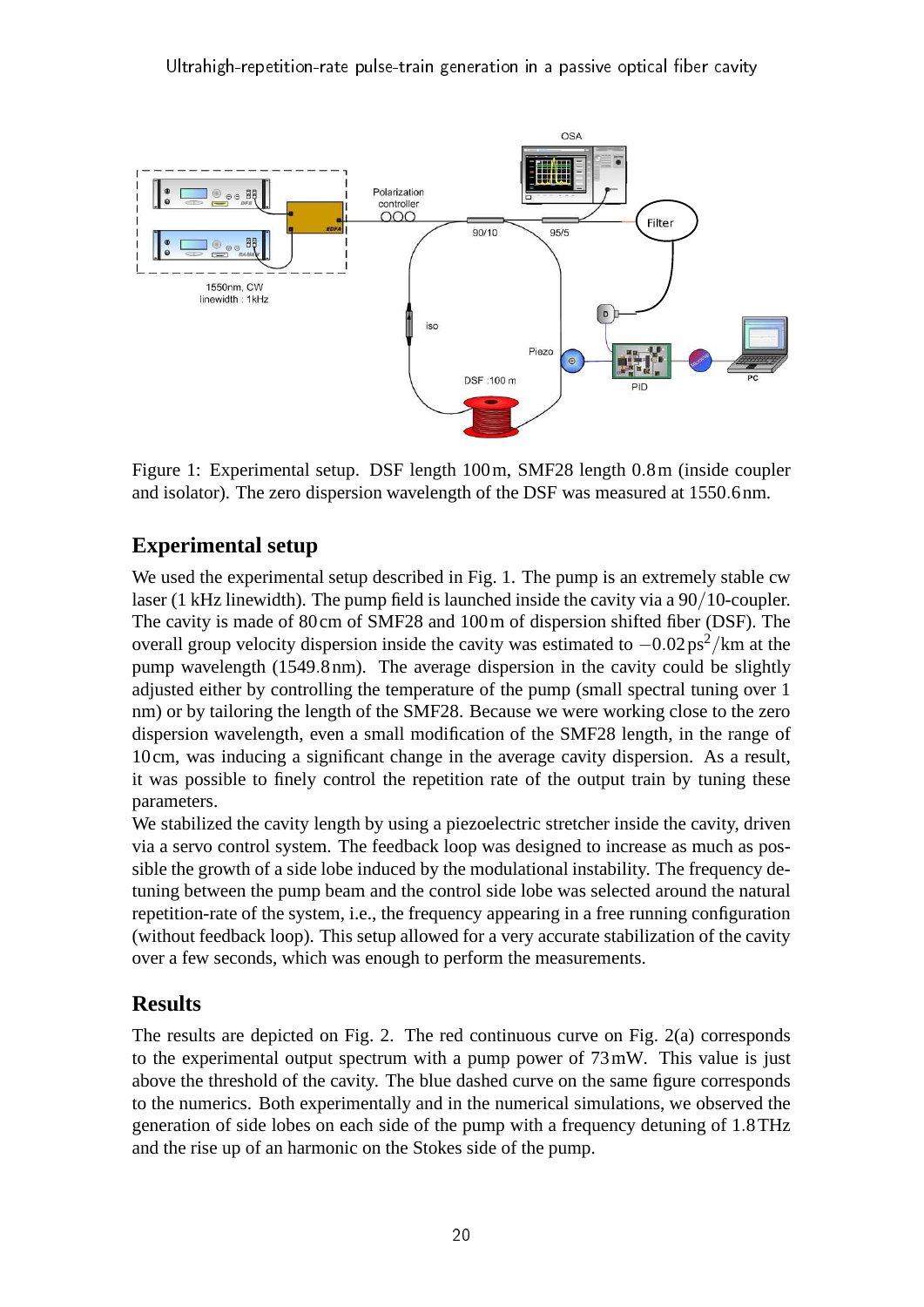

Figure 2: (a) Output spectrum. (b) Autocorrelation trace. The experimental results (red continuous line) are compared with the numerical simulations (blue dashed line).

These spectral features correspond to an important periodic modulation of the field in the time domain. In order to confirm this prediction, we recorded the autocorrelation trace at the output of the cavity. The experimental result is presented on Fig. 2(b) (red continuous line). The periodic feature as well as the strong depth of this trace confirm that a periodic train of pulses is generated in the time domain. In order to compare theses experimental results with the theory, we integrated numerically the Lugiato-Lefever model with the classical split-step method.



Figure 3: Pulse train generated at the output of the cavity (numerical results).

The numerical results correspond to the blue dashed line on Fig. 2(a) and (b). We had to slightly tune the dispersion value of the DSF to achieve such a good agreement between numerical simulations and the experiment. However, the tuning range of the dispersion parameter in the numerical simulation was lower than the uncertainty resulting from the measurement of the dispersion parameter of the DSF. The spectral features as well as the autocorrelation trace are reproduced by the simulations with a very good agreement. From the numerical simulations, we computed the intensity profile in the time domain (see Fig. 3) corresponding to the experimental spectrum and autocorrelation traces presented